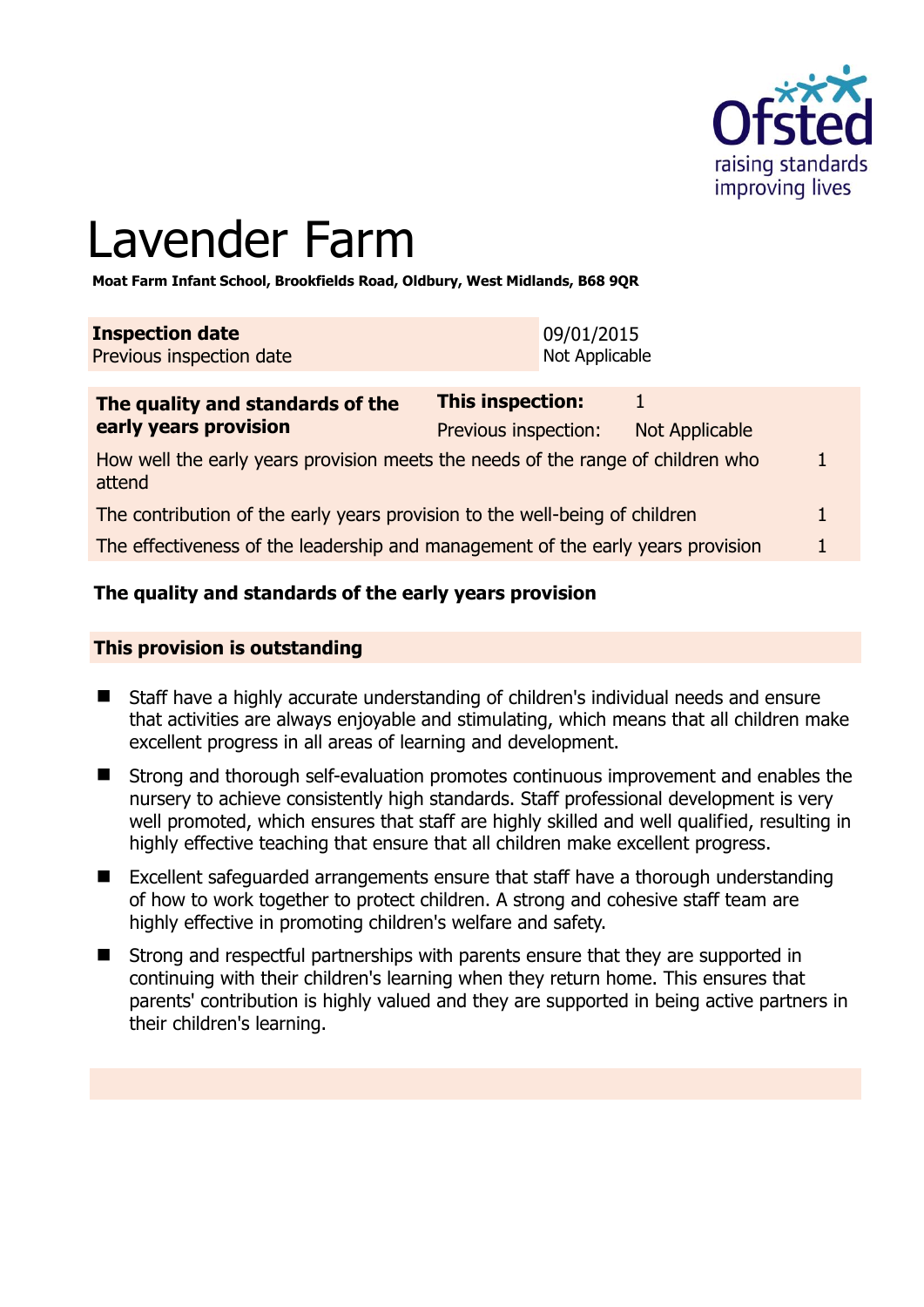# **Information about this inspection**

Inspections of registered early years provision are:

- scheduled at least once in every inspection cycle the current cycle ends on 31 July 2016
- scheduled more frequently where Ofsted identifies a need to do so, for example where provision was previously judged inadequate
- **•** brought forward in the inspection cycle where Ofsted has received information that suggests the provision may not be meeting the legal requirements of the Early Years Foundation Stage or where assessment of the provision identifies a need for early inspection
- **•** prioritised where we have received information that the provision is not meeting the requirements of the Early Years Foundation Stage and which suggests children may not be safe
- scheduled at the completion of an investigation into failure to comply with the requirements of the Early Years Foundation Stage.

# **Inspection activities**

- The inspector had a tour of the setting.
- The inspector carried out a joint observation of an activity with the manager.
- $\blacksquare$ The inspector observed children during activities in all areas of the nursery and during outdoor play.

 $\blacksquare$ The inspector looked at children's assessment records, checked evidence of staff suitability and a range of other documentation. She held discussions with staff at regular intervals.

The inspector spoke to parents and carers during the inspection.

# **Inspector**

Susan Rogers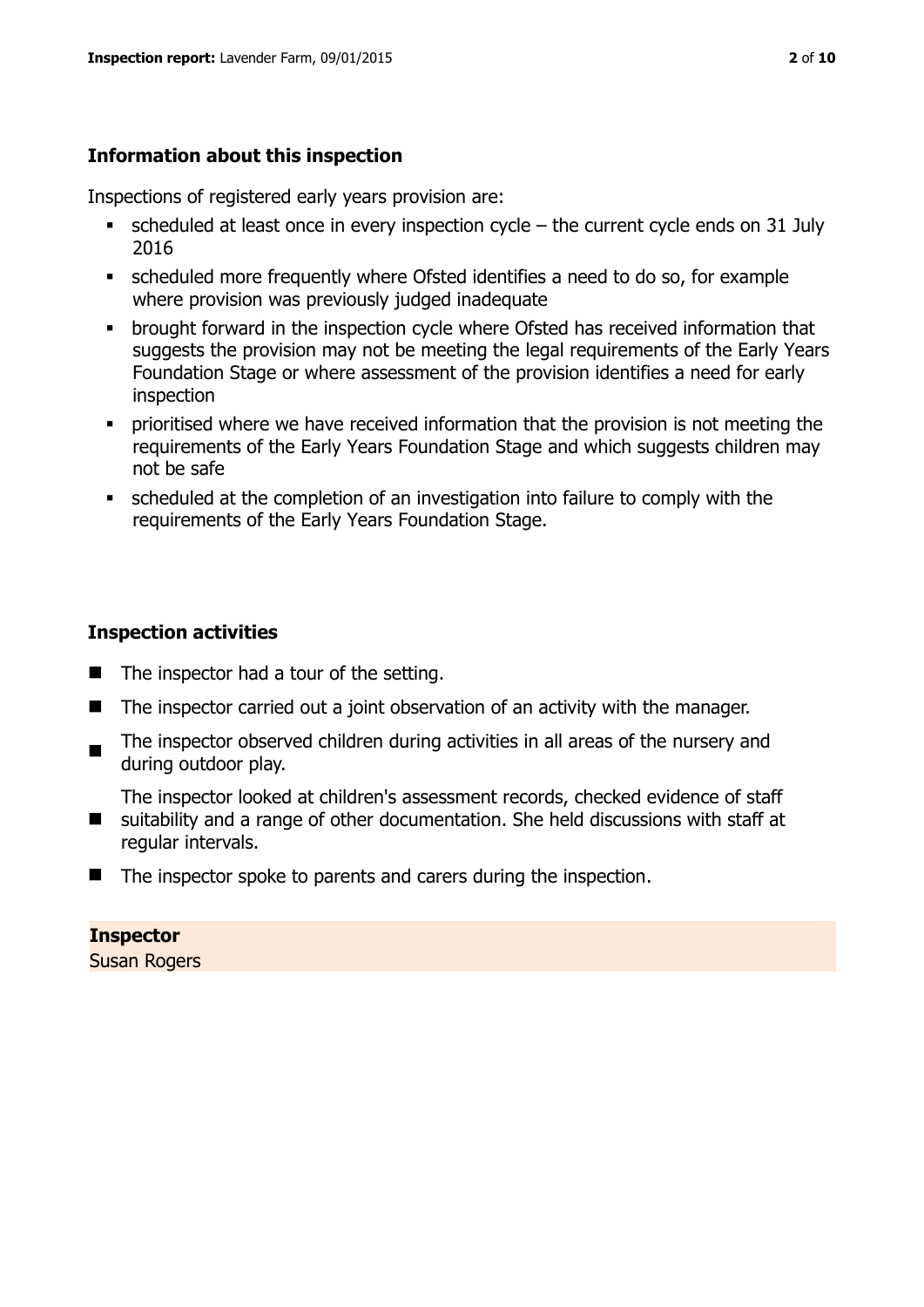#### **Full report**

#### **Information about the setting**

Lavender Farm was registered in 2006 and is registered on the Early Years Register. It is situated on the site of Moat Farm Infant School in Oldbury, West Midlands. All children share access to an enclosed outdoor play area. Sessions are from 8am until 6pm, Monday to Friday, all year round. There are currently 166 children on roll in the early years age group. The nursery receives funding for the provision of free early education for two-, three- and four-year-olds. There are 39 staff working with the children. Of these, nine hold a relevant early years qualification at level 6, 24 hold level 3 and two hold level 2. The setting receives support from the local authority.

#### **What the setting needs to do to improve further**

#### **To further improve the quality of the early years provision the provider should:**

 $\blacksquare$  build even further on the already very good progress children make in their mathematical development by, for example, developing further their understanding of two- and three-dimensional shape.

#### **Inspection judgements**

#### **How well the early years provision meets the needs of the range of children who attend**

All children make excellent progress in this vibrant and stimulating nursery. They thoroughly enjoy their learning as staff are highly skilled and ensure that activities are always challenging, so they make optimum progress in all areas of learning. Staff and managers are highly ambitious for children's progression and relentlessly drive forward innovative approaches to learning that firmly close any gaps in their learning. Children's progress is very well documented so that all staff are clear about their progress and plan in detail for the next steps in their learning. Staff are highly skilled at delivering strong and effective teaching that responds carefully to children's individual needs. Children's preferred ways of learning are meticulously followed so there are few interruptions to their self-directed play. Group learning times are exceptionally well supported as staff skilfully build on what children know. They steer discussions towards children's interests and ensure that their learning is consistently stimulating. As a result, children are excellent listeners and concentrate wholeheartedly on discussions. Children learn to have fun when using number and as they count the number of boys and girls in the group. Skilful teaching moves children on to combining numbers by estimating how many children are in the group. This promotes children's confidence as they are eager to contribute to the discussion and estimate numbers. Overall, children make very good progress in their mathematical development. However, there is scope to build even further on this by, for example, developing more able children's knowledge of two- and three-dimensional shapes. Children find story time absorbing and fascinating as staff use puppets and props to further enhance their understanding. As a result, the story of the three little pigs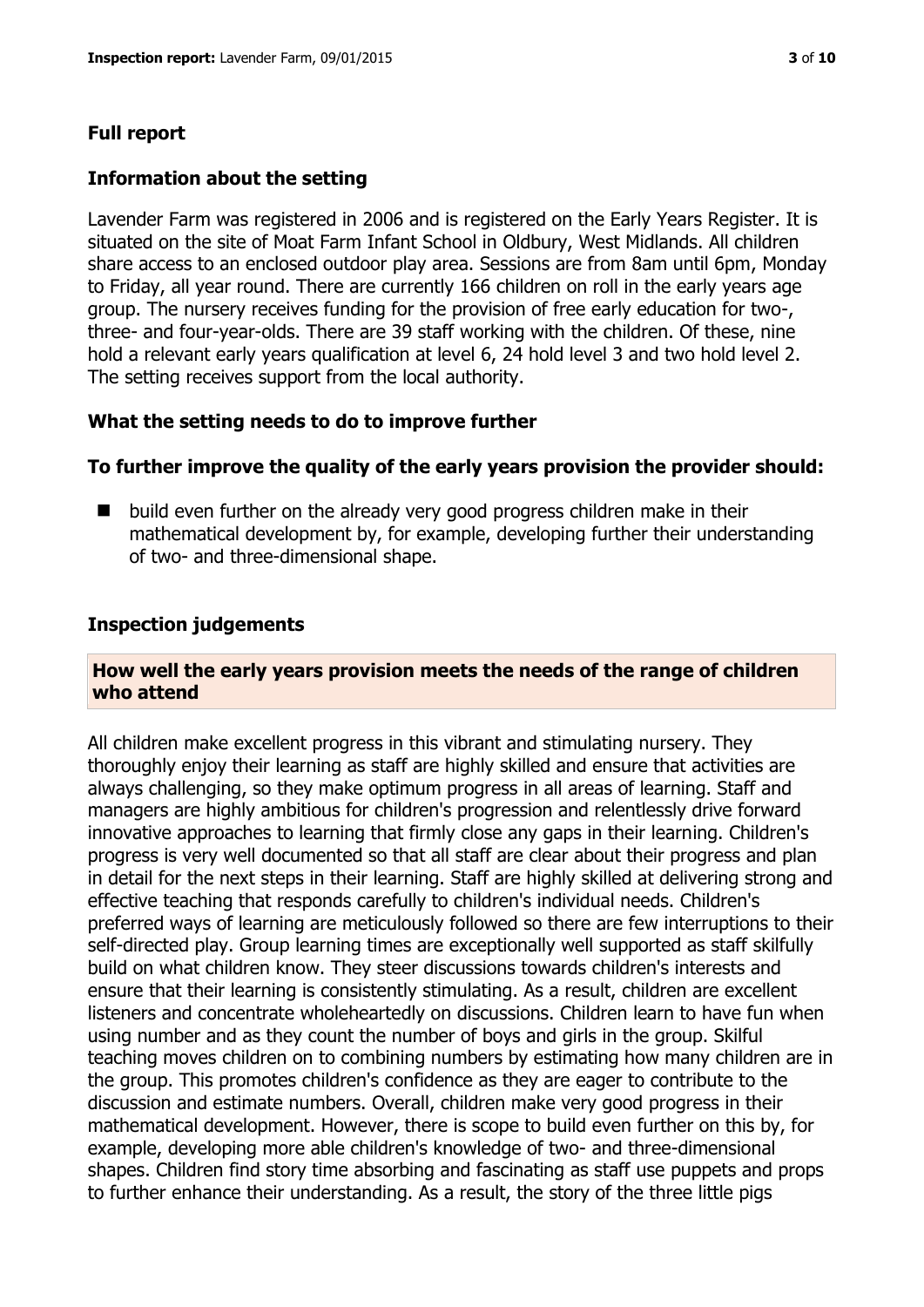becomes a valuable opportunity for children to extend their communication skills and enjoy literature. Staff use sign language alongside spoken languages and pictorial prompts, which further extends children's understanding.

Children's creative ideas are fully encouraged as they discover a wealth of exciting play experiences. They use large cardboard boxes to create an impromptu house, den and train. Staff skilfully ask children well-chosen questions, encouraging them to recap on the plot. They speculate on alternative endings during story time and consider the actions of the characters in the story. This approach greatly stimulates children's creativity and problem-solving skills as they consider and discuss different scenarios and solutions to problems. All children make excellent progress in all areas of their learning, particularly in the areas of communication and literacy. Children enjoy interesting conversations with staff, who skilfully build on what children know, extending their vocabulary and confidence. Children with special educational needs and/or disabilities are very well supported as staff work closely with specialist agencies and access training that further develops their expertise. Careful planning ensures that younger children fully develop their confidence during sensory play. Low trays of colourful paint, which help younger children develop their mark-making skills, are readily available. Staff extend younger children's communication skills by always being at their level and modelling words and sounds. Staff optimise all opportunities for children's learning and ensure activities are rich and fulfilling. Staff skilfully help children who are learning to speak English as an additional language, which results in children communicating confidently. Overall, children are prepared exceptionally well for their eventual move to school.

#### **The contribution of the early years provision to the well-being of children**

Children settle smoothly into the nursery as staff spend considerable time getting to know the needs of the children and their families before they start. This lays the foundations for exceptionally strong partnerships with parents. Their role is highly valued and they are wholeheartedly included in supporting their children's progress. Detailed information about children's skills and learning preferences is collated from parents before they start. Staff and parents find that the home visits before children start provide a valuable means of gaining a fuller understanding of their needs. This also forges strong and trusting partnerships as staff are able to reassure children and their parents. Parents are encouraged to stay with their child during stay-and-play sessions before children start. As soon as children start, key persons and parents plan in detail for their individual development and progression. Parents have a daily dialogue with key persons and share aspects of their children's development, contributing effectively to the already strong relationships.

Children have ready access to the stimulating outdoor areas, which provide them with exciting opportunities to develop their physical skills. They tell staff they are going outdoors and are supported as they put on wellingtons and warm coats in the colder weather. This ability to choose where they play promotes their confidence and enables children to confidently direct their own play in line with their individual preferences. All age groups of children have their own outdoor area. These areas are richly and thoughtfully planned with resources and equipment that are carefully selected for the individual age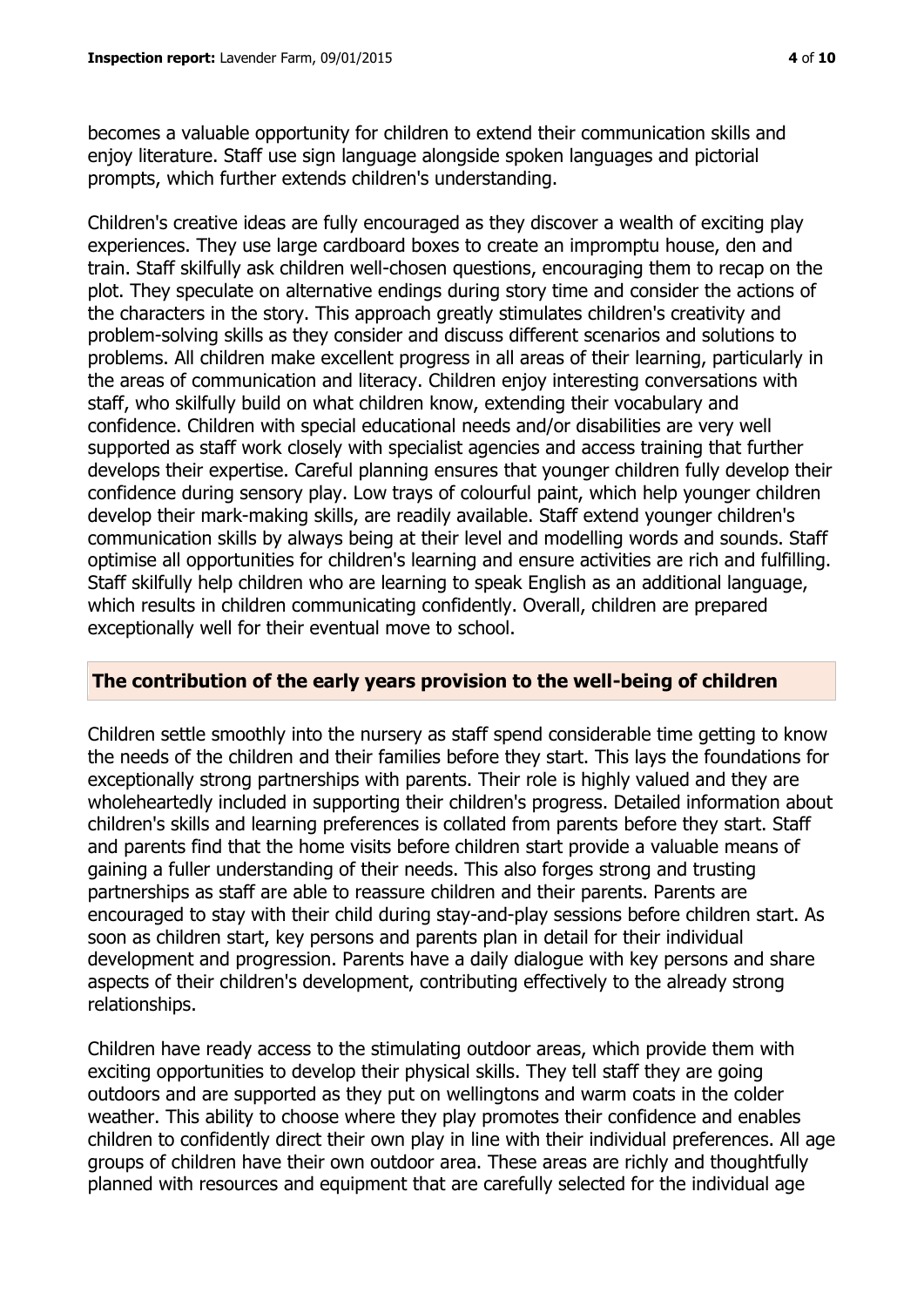groups. Staff are very well deployed and ensure they are strategically positioned, which enables all children to have excellent support wherever they play and learn. Additionally, this enables children to freely explore the abundance of space outdoors and have regular access to fresh air and physical activities. Staff skilfully supervise children so they are safe, but also encourage them to be adventurous and enjoy challenges as they play. As a result, children are learning to manage risks and greatly enjoy the fulfilling play opportunities. Resources, equipment and toys are of a high quality and are extensive. Staff carefully plan the outdoor environment to ensure that children have as wide a choice of play experiences outdoors as well as indoors. For example, water play is used to optimum effect and children happily experiment as they pour water from one container into another.

Children behave very well as there are carefully considered plans in place to support children and their families. Staff have an excellent understanding of factors that affect children's behaviour and work closely with parents to provide full support for children and their families. Staff ensure that activities are stimulating and challenging for children and accommodate any gaps in their learning. Staff are highly effective in working alongside parents and including additional agencies. This ensures there is a consistent and highly skilled team that supports children's development and learning. Children demonstrate kindness and a caring attitude to one another. As a result, they start to form friendships and enjoy helping each another. Children have a highly comprehensive understanding of how to make healthy food choices, and staff ensure that they enjoy a healthy range of snacks and meals. Resources and equipment are of a high quality and carefully chosen to correspond with children's individual needs. Younger children's need to rest and sleep during the day is addressed sensitively. Children can choose to relax or sleep in low-level cribs, and staff comfort and reassure children who do not fall asleep immediately. This ensures that children feel very secure and safe as they know staff are always there for them.

### **The effectiveness of the leadership and management of the early years provision**

Excellent safeguarding arrangements are in place that ensure children are well protected. All staff are fully aware of the potential signs or symptoms of abuse. They have regular safeguarding training that updates their knowledge and skills and know what action to take to keep children safe. Managers and staff are relentless in the drive towards ongoing improvement and further developments in the nursery. To achieve this they use wide ranging opportunities to consult with partner agencies, parents and children. This ensures that all opportunities are explored to provide excellent support for children's learning and care.

The immensely strong partnership with parents provides a firm foundation that ensures the nursery always reflects and meets the needs of the children and their families. Careful planning and a rigorous self-evaluation ensure that staff and managers leave no stone unturned in their pursuit of excellence and high-quality provision for all children. The support for parents is far-reaching and includes parent workshops, fun days and assisted funding for families to take their children on outings to a local zoo. There are activity sacks that parents can take home that further support their children's learning in their home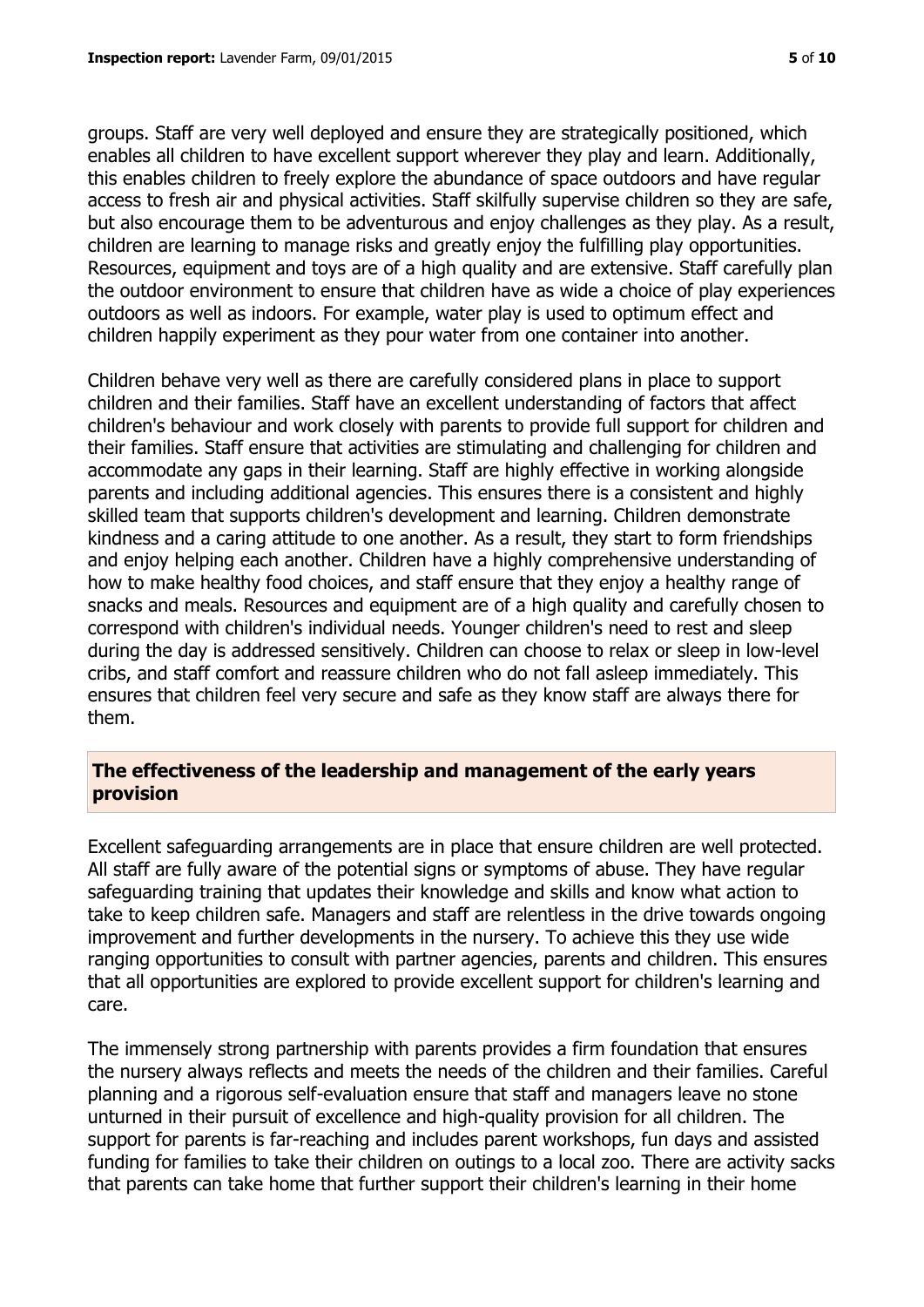environment. Strong bonds are very well established between parents and staff, which provide excellent provision for two-way communication. As a result, parents are very active partners in their children's learning.

Staff are very well supported in the development of their professional role. They attend frequent training and share their skills during meetings and staff appraisals. Peer observation of staff practice is well established so that staff are able to extensively reflect on their strengths and weaknesses. This enables full monitoring of the educational programme in the further pursuit of excellence. Excellent partnerships are in place with external agencies, particularly the host school who exchange information at regular intervals with staff and management. This supports a very smooth transfer for children to both nursery school and full-time school. The nursery has earned a highly positive reputation locally. As a result, staff regularly support other settings through exchange visits and by demonstrating positive practice. The staff group are highly skilled, well qualified and highly ambitious. This has an exceptionally positive impact on the outcomes for children in their care.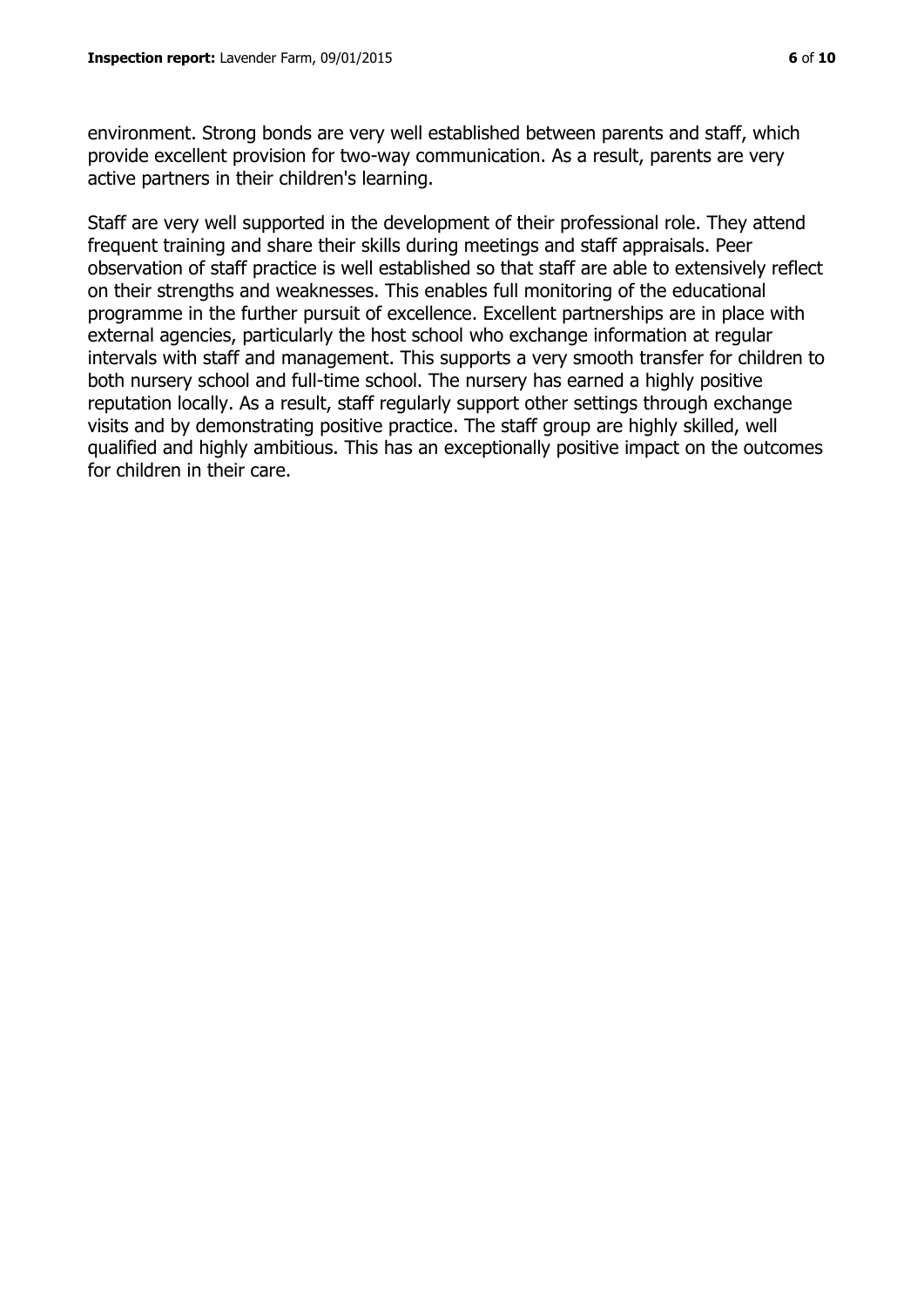# **What inspection judgements mean**

# **Registered early years provision**

| <b>Grade</b> | <b>Judgement</b>               | <b>Description</b>                                                                                                                                                                                                                                                                                                                                                                                |
|--------------|--------------------------------|---------------------------------------------------------------------------------------------------------------------------------------------------------------------------------------------------------------------------------------------------------------------------------------------------------------------------------------------------------------------------------------------------|
| Grade 1      | Outstanding                    | Outstanding provision is highly effective in meeting the needs<br>of all children exceptionally well. This ensures that children are<br>very well prepared for the next stage of their learning.                                                                                                                                                                                                  |
| Grade 2      | Good                           | Good provision is effective in delivering provision that meets<br>the needs of all children well. This ensures children are ready<br>for the next stage of their learning.                                                                                                                                                                                                                        |
| Grade 3      | <b>Requires</b><br>improvement | The provision is not giving children a good standard of early<br>years education and/or there are minor breaches of the<br>safeguarding and welfare requirements of the Early Years<br>Foundation Stage. We re-inspect nurseries and pre-schools<br>judged as requires improvement within 12 months of the date<br>of inspection.                                                                 |
| Grade 4      | Inadequate                     | Provision that is inadequate requires significant improvement<br>and/or enforcement action. The provision is failing to give<br>children an acceptable standard of early years education and/or<br>is not meeting the safeguarding and welfare requirements of<br>the Early Years Foundation Stage. It will be monitored and<br>inspected again within six months of the date of this inspection. |
| Met          |                                | There were no children present at the time of the inspection.<br>The inspection judgement is that the provider continues to<br>meet the requirements for registration.                                                                                                                                                                                                                            |
| Not met      |                                | There were no children present at the time of the inspection.<br>The inspection judgement is that the provider does not meet<br>the requirements for registration.                                                                                                                                                                                                                                |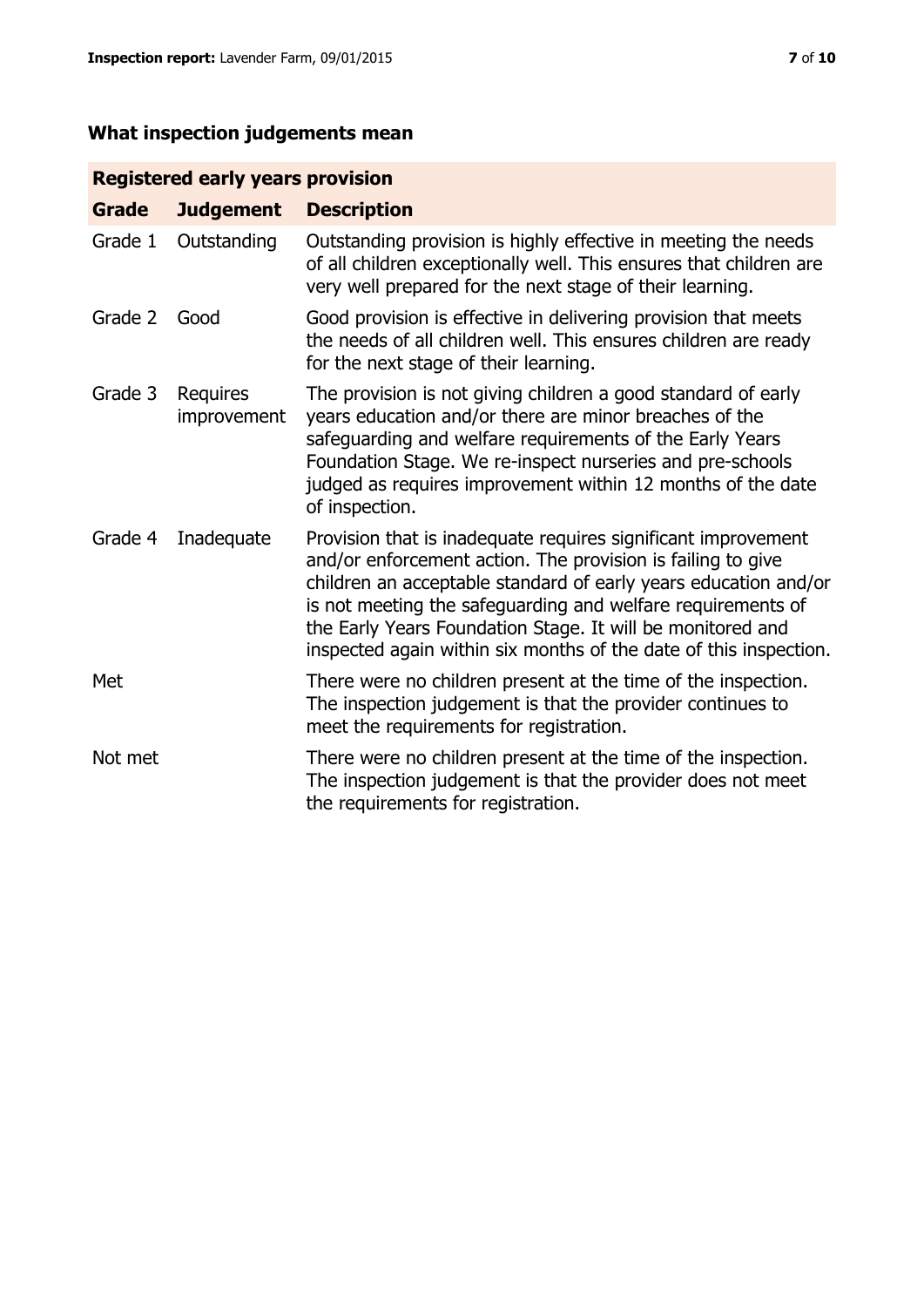### **Inspection**

This inspection was carried out by Ofsted under sections 49 and 50 of the Childcare Act 2006 on the quality and standards of provision that is registered on the Early Years Register. The registered person must ensure that this provision complies with the statutory framework for children's learning, development and care, known as the Early Years Foundation Stage.

# **Setting details**

| Unique reference number       | EY339394                               |
|-------------------------------|----------------------------------------|
| <b>Local authority</b>        | Sandwell                               |
| <b>Inspection number</b>      | 857183                                 |
| <b>Type of provision</b>      |                                        |
| <b>Registration category</b>  | Childcare - Non-Domestic               |
| Age range of children         | $0 - 5$                                |
| <b>Total number of places</b> | 86                                     |
| Number of children on roll    | 166                                    |
| <b>Name of provider</b>       | Moat Farm Infant School Governing Body |
| Date of previous inspection   | not applicable                         |
| <b>Telephone number</b>       | 0121 552 1885                          |

Any complaints about the inspection or the report should be made following the procedures set out in the guidance *'Complaints procedure: raising concerns and making complaints* about Ofsted', which is available from Ofsted's website: www.ofsted.gov.uk. If you would like Ofsted to send you a copy of the guidance, please telephone 0300 123 4234, or email enquiries@ofsted.gov.uk.

# **Type of provision**

For the purposes of this inspection the following definitions apply:

Full-time provision is that which operates for more than three hours. These are usually known as nurseries, nursery schools and pre-schools and must deliver the Early Years Foundation Stage. They are registered on the Early Years Register and pay the higher fee for registration.

Sessional provision operates for more than two hours but does not exceed three hours in any one day. These are usually known as pre-schools, kindergartens or nursery schools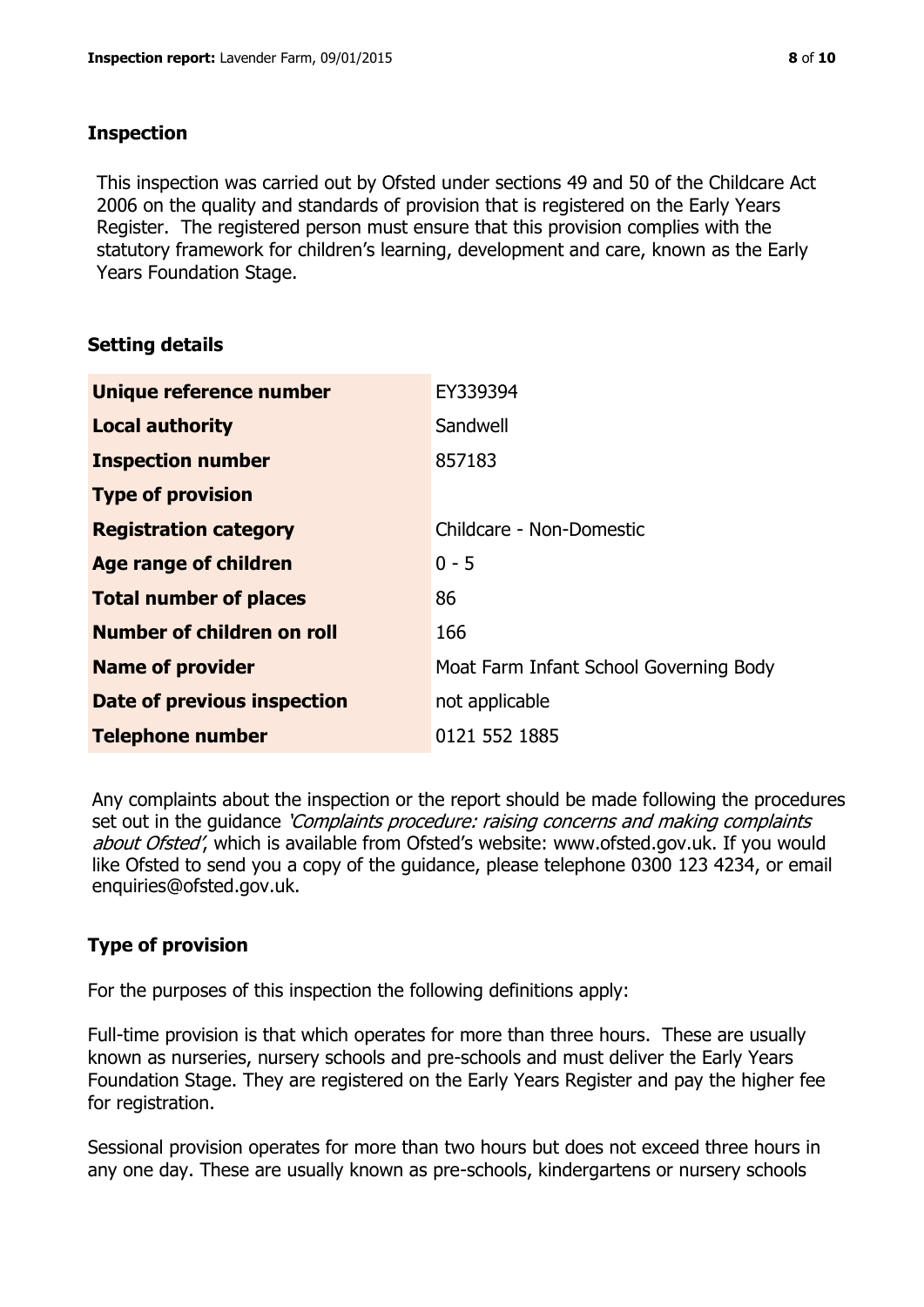and must deliver the Early Years Foundation Stage. They are registered on the Early Years Register and pay the lower fee for registration.

Childminders care for one or more children where individual children attend for a period of more than two hours in any one day. They operate from domestic premises, which are usually the childminder's own home. They are registered on the Early Years Register and must deliver the Early Years Foundation Stage.

Out of school provision may be sessional or full-time provision and is delivered before or after school and/or in the summer holidays. They are registered on the Early Years Register and must deliver the Early Years Foundation Stage. Where children receive their Early Years Foundation Stage in school these providers do not have to deliver the learning and development requirements in full but should complement the experiences children receive in school.